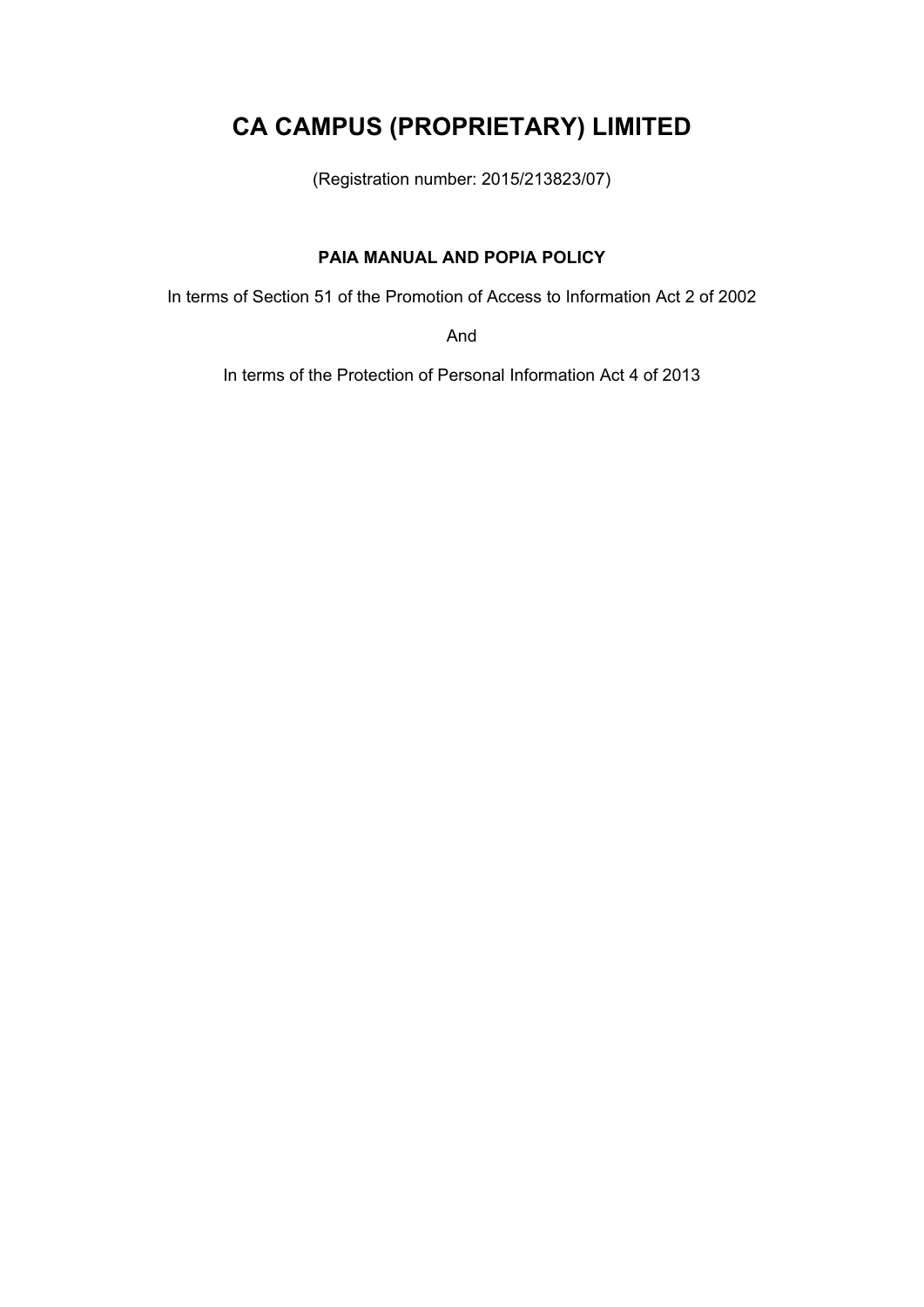#### **1. INTRODUCTION**

- 1.1. The following words will bear the following meaning in this Manual:-
	- 1.1.1.**"PAIA"** shall mean the Promotion of Access to Information Act, No. 2 of 2000, together with all relevant regulations published from time to time;
	- 1.1.2.**"Data Subject"** shall mean the person to whom Personal Information relates;
	- 1.1.3.**"Personal Information"** shall mean any and all data that is obtained from the Data Subject that is not available in the public domain;
	- 1.1.4.**"Responsible Party"** shall mean CA Campus and CA Campus's employees authorised to process the Data Subject's Personal Information;
	- 1.1.5.**"POPIA"** shall mean the Protection of Personal Information Act, No. 4 of 2013, together with all relevant regulations published from time to time;
	- 1.1.6.**"Requestor"** shall mean either the Data Subject or a Third-Party requesting access to the Personal Information;
	- 1.1.7.**"Third Party"** shall mean in relation to a request for access to-
		- 1.1.7.1. a record of a public body, any person (including but not limited to, the government of a foreign state, an international organisation or an organ of that government or organisation) other than-
			- 1.1.7.1.1. the Requestor concerned; and
			- 1.1.7.1.2. a public body; or
		- 1.1.7.2. a record of a private body, any person (including but not limited to, a public body) other than the Requestor,

but for the purposes of sections 34 and 63, the reference to "person" in clauses 1.5.1 and 1.5.2 hereof must be construed as a reference to "natural person";

- 1.1.8.**"the/this Manual"** shall mean this CA Campus Promotion of Access to Information Manual together with all annexures thereto as available at the offices of CA Campus from time to time;
- 1.1.9.**"SAHRC"** shall mean the South African Human Rights Commission;
- 1.1.10. **"Website"** shall mean [www.cacampus.co.za.](http://www.cacampus.co.za)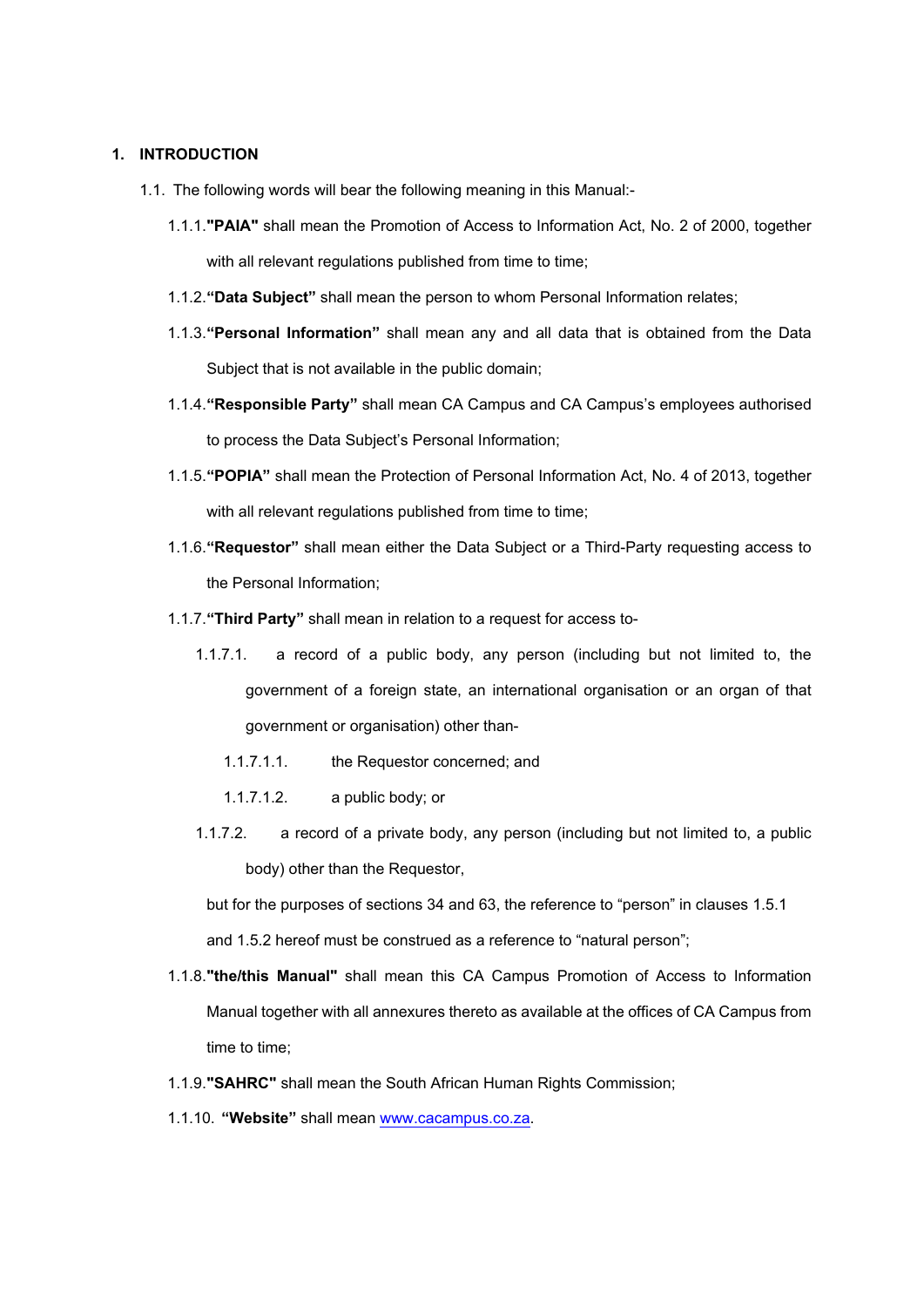- 1.2. PAIA gives effect to the provisions of Section 32 of the Constitution, which provides for the right of access to information. This is information held by the State but also information held by any another person. A person that is entitled to exercise a right or who needs information for the protection of any right, is entitled to access that information, subject to certain restraints.
- 1.3. The CA Campus Promotion of Access to Information Manual is published in terms of Section 51 of PAIA and section 23 -25 of POPIA. The Manual is to assist potential Requestors as to the procedure to be followed when requesting access to information / documents from CA Campus as contemplated in terms of PAIA.
- 1.4. Section 51 of PAIA creates a legal right to access records (as defined in section 1 of PAIA) of a private body (both natural and juristic), however this right may be negated in circumstances as set out under Chapter 4 of Part 3 of PAIA. In addition, in compliance with POPIA a Responsible Party who processes Personal Information must notify Data Subject of the manner in which the Data Subject can access their personal information held by the Responsible Party.
- 1.5. The Manual may be amended from time to time and as soon as any amendments have been finalised the latest version of the Manual will be made public.
- 1.6. Any Requestor is advised to contact the Information Officer should he/she requires assistance in respect of the utilisation of this Manual and/or the requesting of documents/information from CA Campus.

#### **2. THE PROMOTION OF ACCESS TO INFORMATION ACT 2 OF 2000**

- 2.1. In terms of section 51 of PAIA, all private bodies are required to compile an Information Manual.
- 2.2. PAIA applies to all records held by a private body. Record is defined in section 1 of PAIA as any recorded information, regardless of the form or medium, in the possession or under the control of the private body – whether or not it was created by that private body.
- 2.3. Where a request is made in terms of section 50 of PAIA, the body to whom the request is made, is obliged to release the information, however, this obligation is subject to the applicable legislative and regulatory requirements as set out in sections 63 to 70 of PAIA, namely:
	- 2.3.1.The mandatory protection of the privacy of a Third Party who is a natural person;

### 2.3.2.the mandatory protection of commercial information of a Third Party;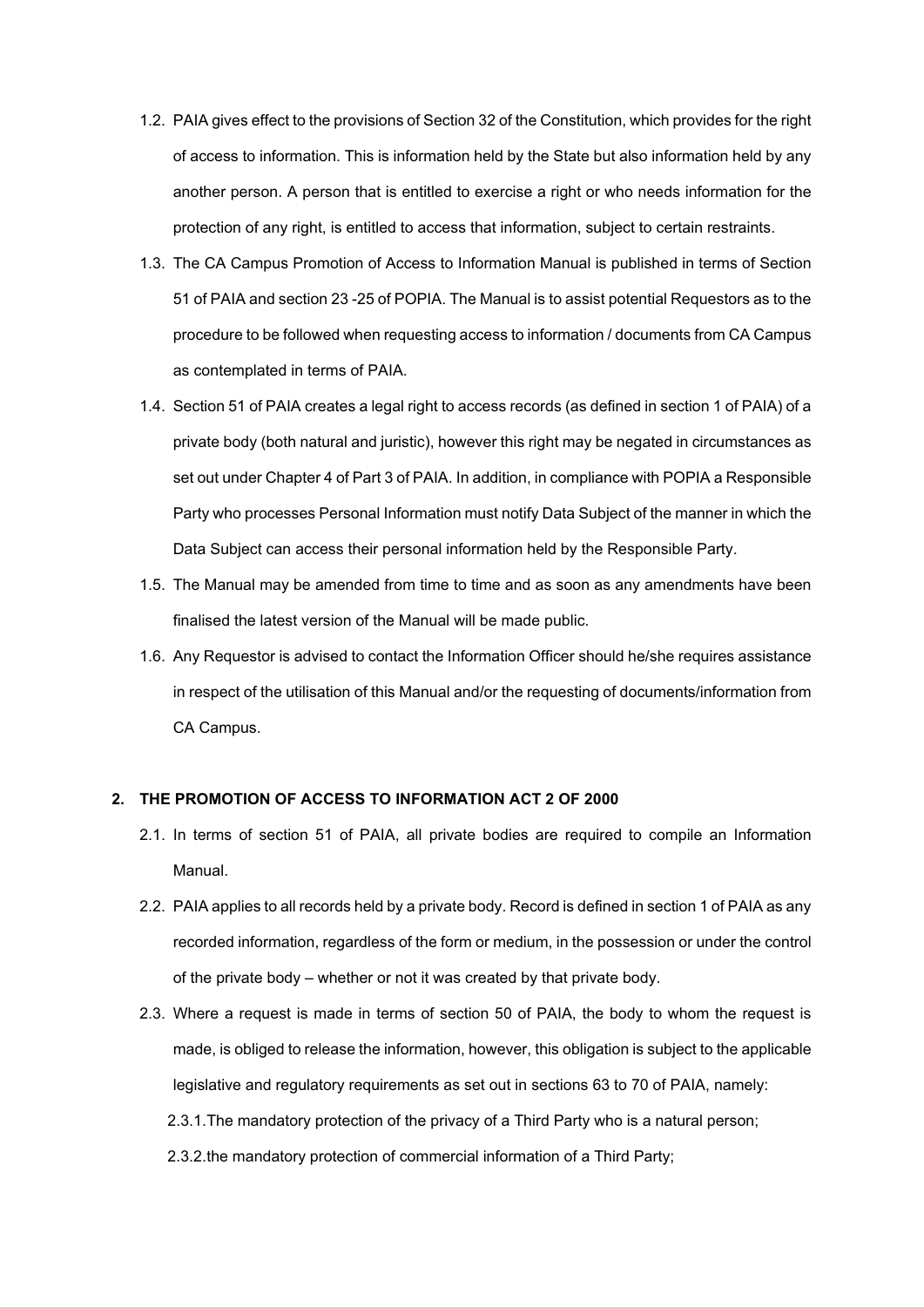2.3.3.the mandatory protection of certain confidential information of a Third Party; 2.3.4.the mandatory protection of the safety of individuals and the protection of property; 2.3.5.the mandatory protection of records privileged from production in legal proceedings; 2.3.6.commercial information of a Third Party; 2.3.7.mandatory protection of research information of a Third Party; 2.3.8.the mandatory protection of research information from a Third Party; and

2.3.9.mandatory protection in the public interest.

### **3. CONTACT DETAILS OF APPOINTED INFORMATION OFFICER**

| NAME OF DULY APPOINTED      |                                  |
|-----------------------------|----------------------------------|
| <b>INFORMATION OFFICER:</b> | DE NOBREGA, CANDICE MARIA        |
| NAME OF MANAGING DIRECTOR:  | DE NOBREGA, CANDICE MARIA        |
| POSTAL ADDRESS:             | 15 MONTE VISTA LIBRA ROAD        |
|                             | SUNNYROCK, GAUTENG 1401          |
|                             |                                  |
| <b>PHYSICAL ADDRESS:</b>    | <b>15 MONTE VISTA LIBRA ROAD</b> |
|                             | SUNNYROCK, GAUTENG 1401          |
| TELEPHONE:                  | 082 708 5559                     |
| $E-MAIL:$                   | candice@cacampus.co.za           |
| <b>WEBSITE:</b>             | www.cacampus.co.za               |

# **4. THE SOUTH AFRICAN HUMAN RIGHTS' COMMISSION SECTION 10 GUIDE ON HOW TO USE PAIA**

4.1. PAIA grants a Requestor access to records of a private body if the record is required for the exercise or protection of any rights. Should a public body lodge such a request, the public body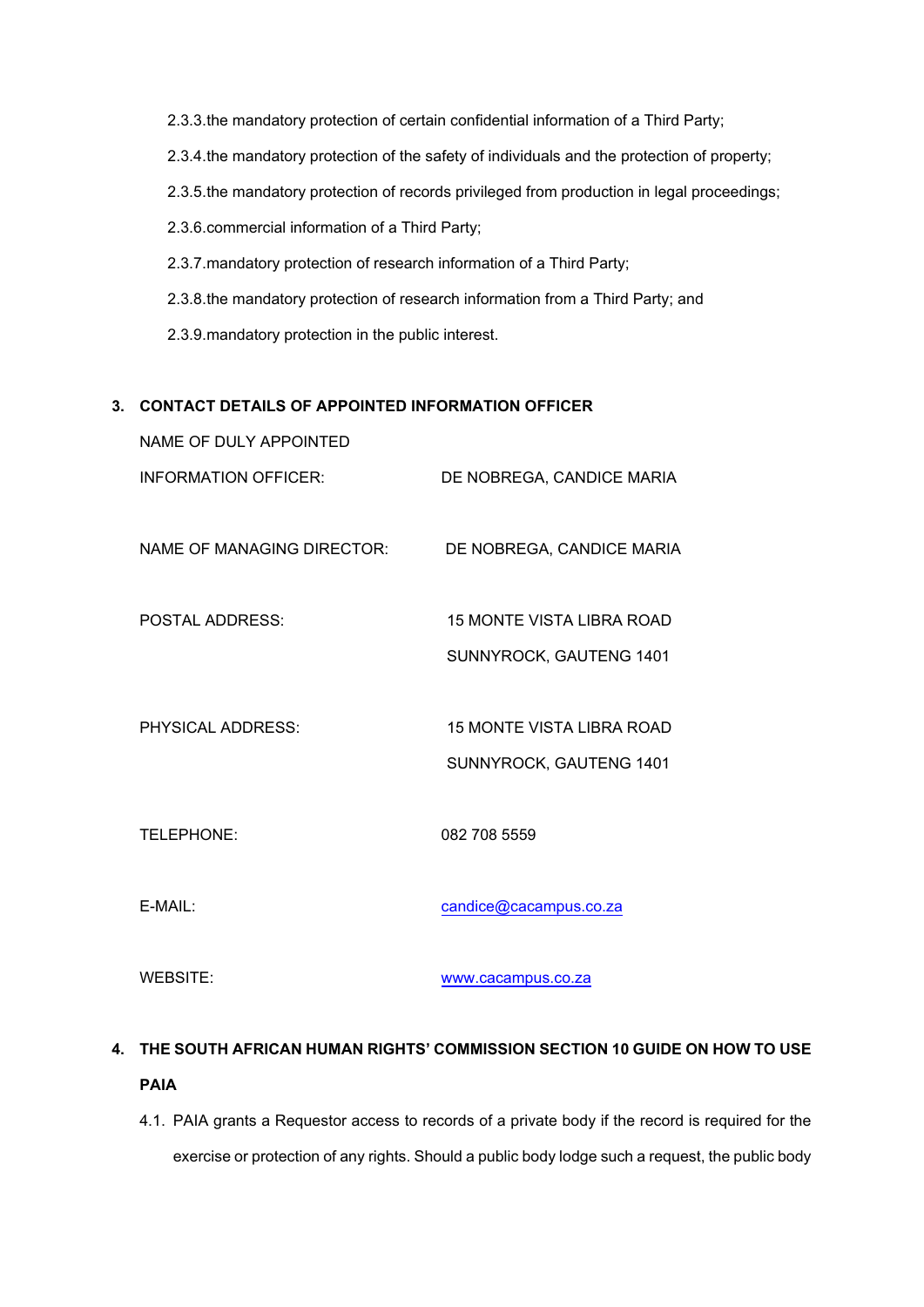must be acting in the public interest.

- 4.2. Requests in terms of PAIA shall be made in accordance with the prescribed procedures and at the prescribed rates. The forms and tariffs are dealt with in section 6 and 7 of PAIA.
- 4.3. Requestors are referred to the guide in terms of section 10, which has been compiled by the SAHRC, which will contain information for the purpose of exercising Constitutional Rights. The guide is available from the SAHRC and the relevant contact details are as follows:

**SAHRC - PAIA Unit, The Research and Documentation Department:** 

| Postal Address: | Private Bag 2700  |  |  |
|-----------------|-------------------|--|--|
|                 | Houghton          |  |  |
|                 | 2041              |  |  |
| Telephone:      | 011 484 8300      |  |  |
| Facsimile:      | 011 484 0582      |  |  |
| E-mail:         | PAIA@sahrc.org.za |  |  |
| Website:        | www.sahrc.org.za  |  |  |

### **5. CLASSIFICATION OF ACCESSIBILITY OF RECORDS**

#### 5.1. **Records which may not be disclosed in terms of PAIA**

- 5.1.1.Requests made after the commencement of criminal or civil proceedings in terms of section 7;
- 5.1.2.Information required to be kept confidential in terms of any statute, regulation, rule or other lawful prescription;
- 5.1.3.Unreasonable disclosures of personal information related to natural persons in terms of section 63(1);
- 5.1.4.Information in terms of section 64(1)(a) and (b) that is likely to harm the commercial or financial interests of a Third Party;
- 5.1.5.Information in terms of section 64(1)(c) likely to harm CA Campus or Third Party in contract or other negotiations;
- 5.1.6.Information in terms of section 65 likely to breach a duty of confidence owed to a Third Party;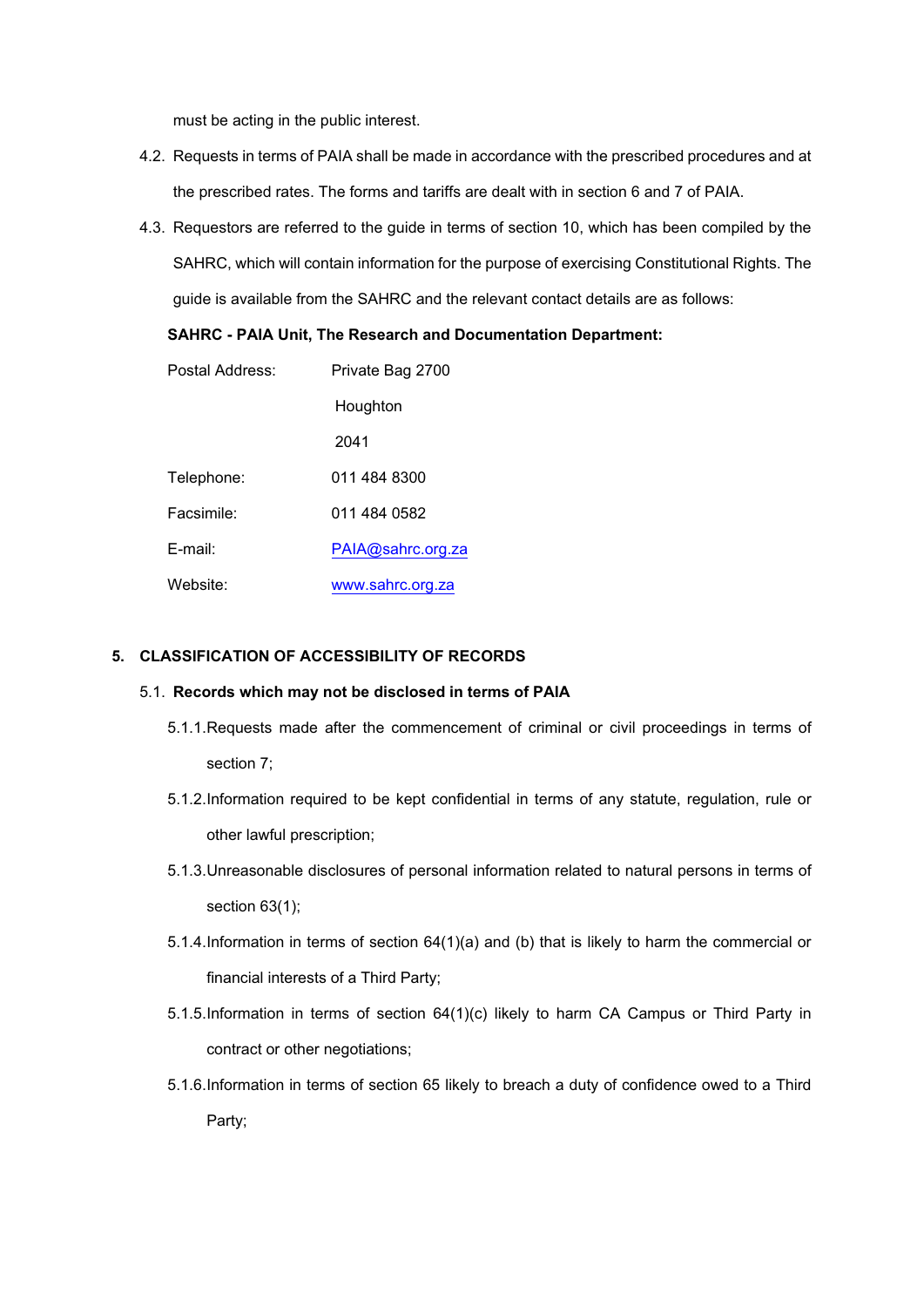- 5.1.7.Information in terms of section 66 likely to compromise the safety of individuals or the protection of property;
- 5.1.8.legally privileged documents in terms of section 67;
- 5.1.9.commercial information of CA Campus as specified in section 68; and
- 5.1.10. information in terms of section 69 likely to prejudice the research and development of CA Campus or a Third Party.
- 5.2. **Records of information of which disclosure may not be refused in terms of PAIA**
	- 5.2.1.Disclosure in the public interest in terms of section 70.
- 5.3. **Records that may be disclosed in terms of PAIA**
	- 5.3.1.Statutory instruments/public access documents
- 5.4. **Records of information available without a person having to request access to same**
	- 5.4.1.All information on<https://www.hjw.co.za>

#### **6. RECORDS AVAILABLE IN TERMS OF OTHER LEGISLATION**

- 6.1. CA Campus keeps information/documents in accordance with the following legislation (please note that this is not an exhaustive list):-
	- 6.1.1.Basic Conditions of Employment Act No. 75 of 1997
	- 6.1.2.Pension Fund Act No. 24 of 1956
	- 6.1.3.Electronic Communications Transactions Act No. 25 of 2002
	- 6.1.4.Employment Equity Act No. 55 of 1998
	- 6.1.5.Labour Relations Act No. 66 of 1995
	- 6.1.6.Compensation for Occupation Injuries and Disease Act No. 130 of 1993
	- 6.1.7.Occupational Health and Safety Act No. 85 of 1993
	- 6.1.8.Unemployment Insurance Act No. 63 of 2001
	- 6.1.9.Unemployment Insurance Contributions Act No. 4 of 2002
	- 6.1.10. Companies Act No. 61 of 1973
	- 6.1.11. Income Tax Act No. 89 of 1991 and Amendments
	- 6.1.12. Value-Added Tax Act No. 89 of 1991
	- 6.1.13. Copyright Act No. 98 of 1978
	- 6.1.14. Skills Development Act No. 9 of 1999 and Amendments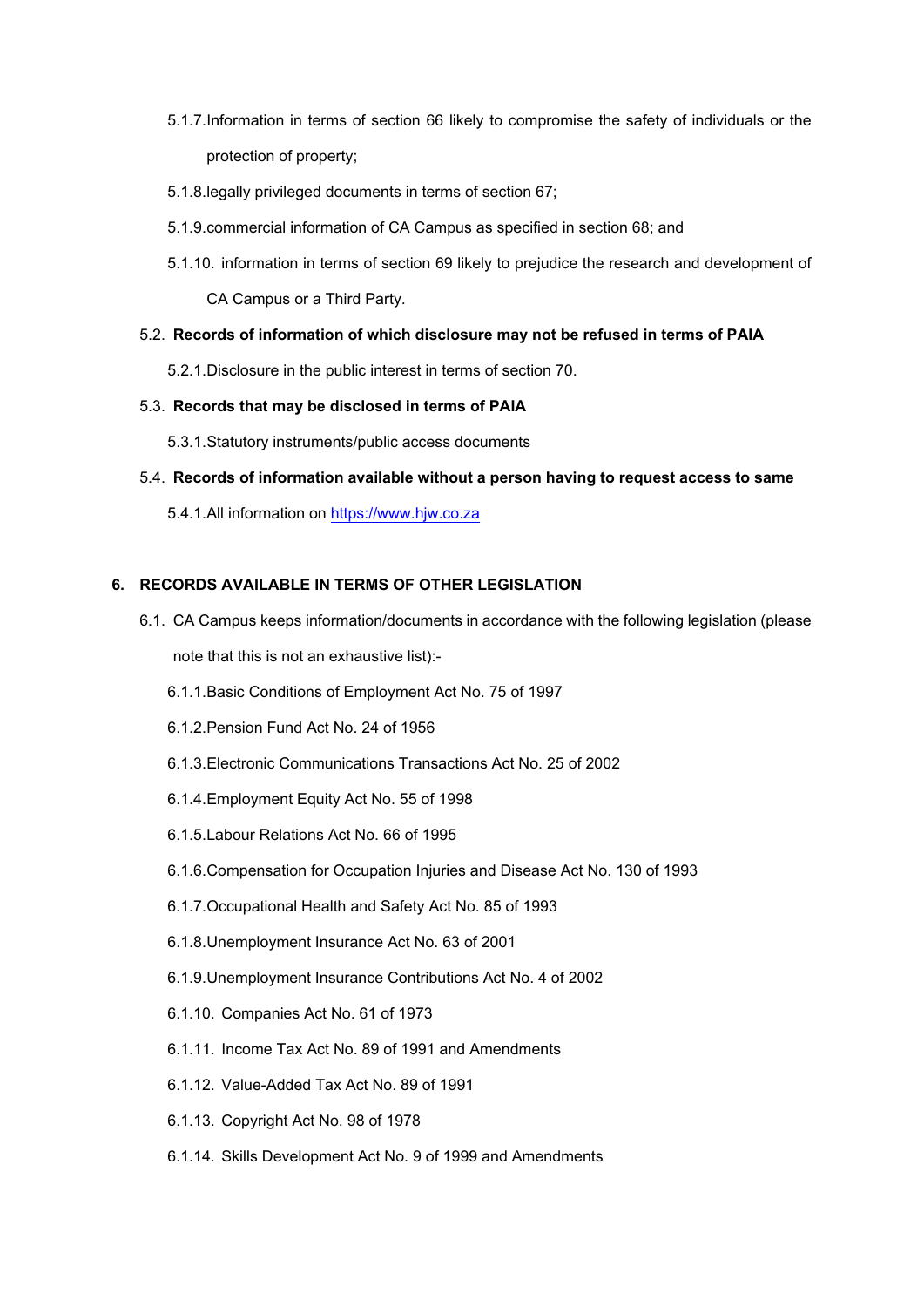- 6.1.15. Skills Development Levies Act No. 9 of 1999
- 6.1.16. Promotion of Access of Information No. 2 of 2000

#### **7. ACCESS TO THE RECORDS HELD BY CA CAMPUS**

- 7.1. This section of the Manual sets out the subject and categories of records held by CA Campus. The inclusion of any subject or category of records should not be taken as an indication that records falling within those subjects and/or categories will be made available under the Act. In particular, certain grounds of refusal as set out in the Act may be applicable to a request for such records.
- 7.2. Records which are available without a person having to request access in terms of this Act in terms of section 52(2) [Section 51(1)(c):
	- 7.2.1.**Information that is freely available:**
		- All documents and Information found on the Website
	- 7.2.2.**A description of the subjects of the records held and the categories in which these subjects are classed:**
		- The documents/information listed herein below pertain to the day-to-day management of the business of CA Campus. It is recorded that access to these documents may be protected by privacy or the grounds of refusal set out in PAIA. All requests for access will be evaluated on a case by case basis in accordance with the provisions PAIA, POPIA and other applicable legislation:-

# **Company Secretary:**

- Compliance with Corporate Governance
- Memorandum and Articles of Association
- Company Register
- Shareholders Agreements
- Board Meetings Minutes
- Share Certificates
- General correspondence
- Department Description of categories of records held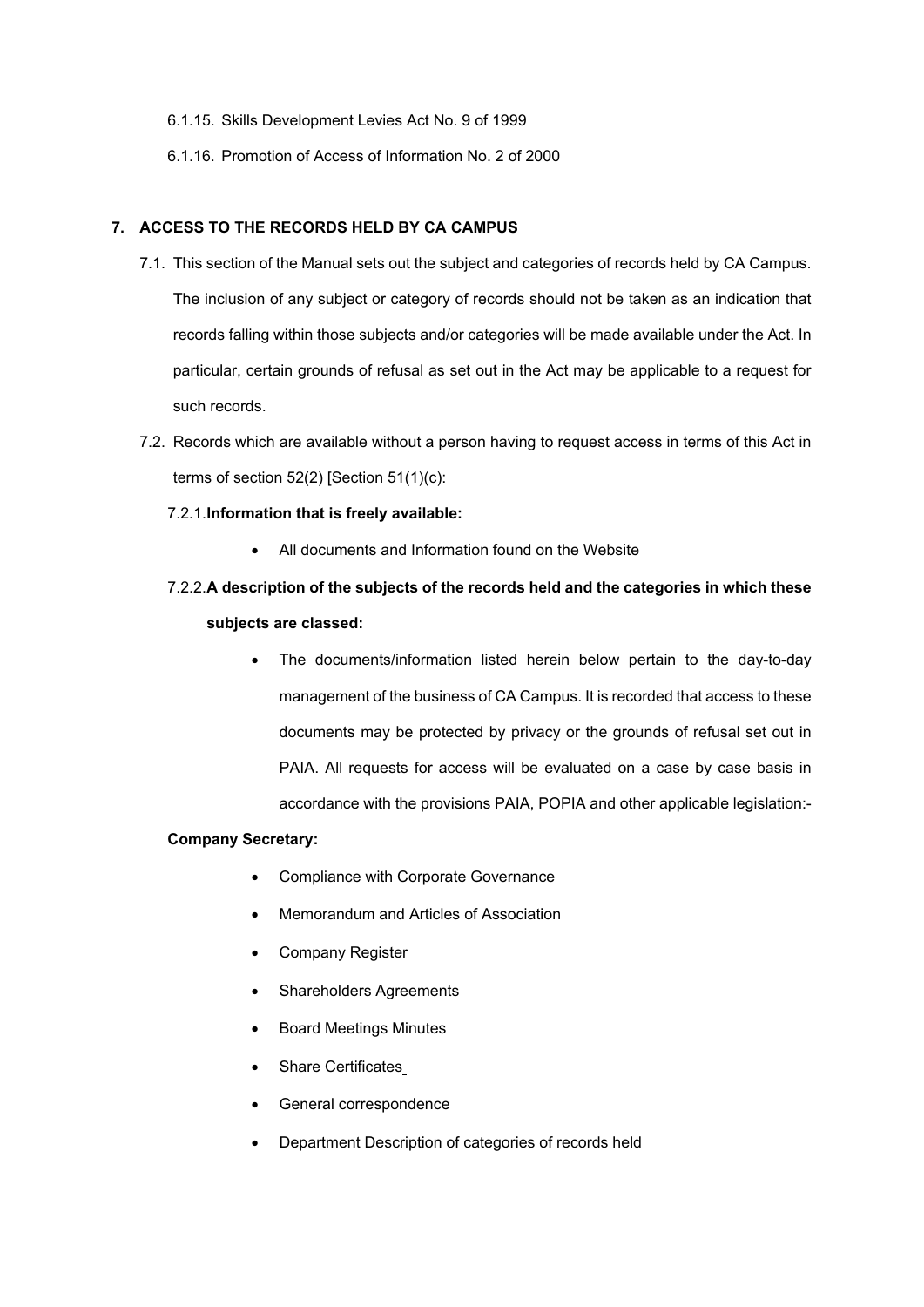- Attendance registers
- Resolutions
- Minute books
- Financial Reports
- Directors' records
- General correspondence

### **Finance:**

- Invoices
- Credit/Debit Notes
- Journals, Ledgers & Balance Sheets
- Income Statements
- Trial Balance Statements
- Tax invoices
- Debtors and Creditors
- Salary information
- Auditors Report
- Asset Register
- General correspondence
- Banking records
- Internal Policies & Procedures

### **Suppliers and Administration:**

- Administration Suppliers
- Debtors and Creditors
- Internal Policies and procedures
- General correspondence

# **Personnel Documents and Records:**

- Employment Contracts
- Salary Records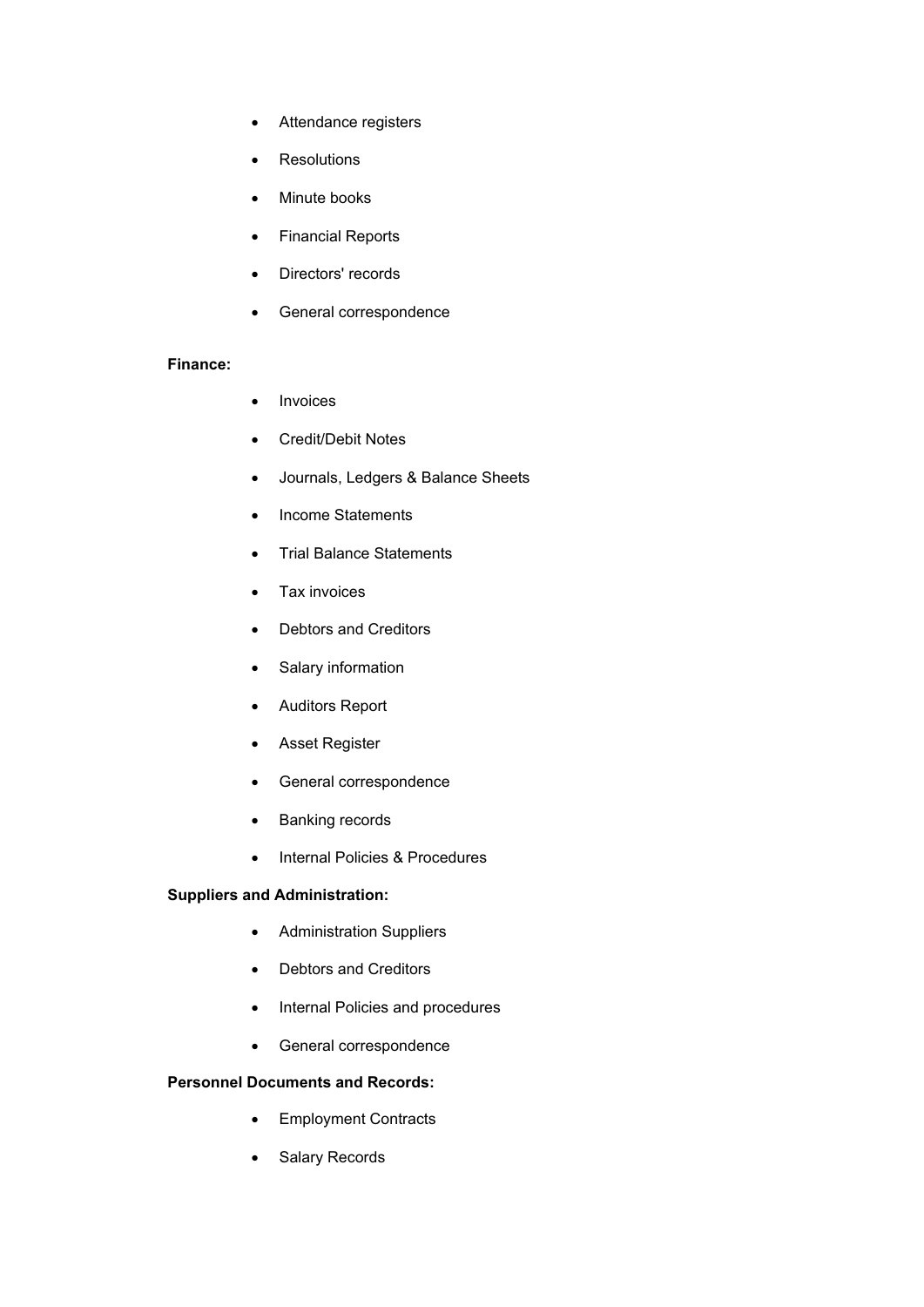- Disciplinary records
- Policy Manuals
- General Correspondences

# **Legal**

- Contracts/Agreements
- Litigation Records
- Insurance and Company Policies
- General Correspondence
- Students

### **Marketing**

- Advertising
- General Correspondence

# **7. PROTECTON OF PERSONAL INFORMATION THAT IS PROCESSED BY CA CAMPUS**

- 7.1. Chapter 3 of POPIA provides for the minimum Conditions for the Lawful Processing of Personal Information by a Responsible Party. These conditions may not be derogated from unless specific exclusions apply as outlined in POPIA.
- 7.2. CA Campus has developed and implemented a Data Protection Policy ("the Policy") which is available on the Website.
- 7.3. CA Campus processes the following categories of Personal Information:
	- 7.3.1.personal details
	- 7.3.2.demographic information
	- 7.3.3.identifier information
	- 7.3.4.contact details
	- 7.3.5.attendance records
	- 7.3.6.consent records
	- 7.3.7.telephone records
	- 7.3.8.payment details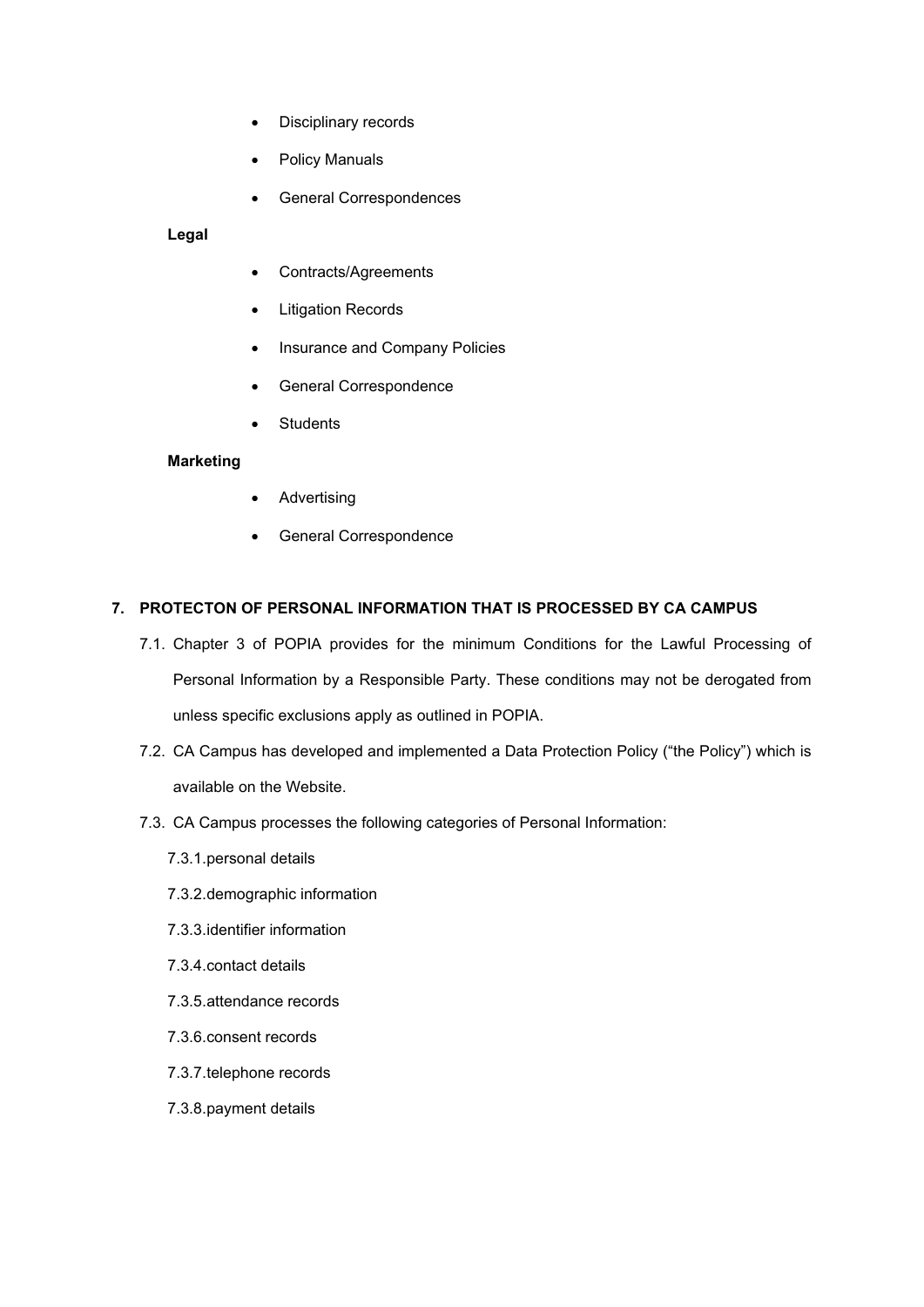- 7.4. CA Campus processes Personal Information in the ordinary course of online educational support services and will only process Personal Information lawfully in terms of the Policy. CA Campus uses Personal Information collected from its Data Subjects to do the following which is not an exhaustive list:
	- 7.4.1.register a new student;
	- 7.4.2.create a student profile on the student platform;
	- 7.4.3.submission to Wizebooks;
	- 7.4.4.send out course information;
	- 7.4.5.invoice;
	- 7.4.6. Answer queries;
	- 7.4.7. notify of changes or updates etc.;
	- 7.4.8. administer and protect CA Campus's business;
	- 7.4.9.communication, development and improvement of courses and programmes;
	- 7.4.10. recruitment and/or human resources.
- 7.5. In addition to the above, CA Campus may process Personal Information for:
	- 7.5.1. relationship management purposes in relation to its services (including, but not limited to, processing that is necessary for the development and improvement of educational and related material and services), for accounts management, and for marketing activities in order to establish, maintain and/or improve our relationship with our students; and
	- 7.5.2.internal management and management reporting purposes, including but not limited to: conducting internal audits, conducting internal investigations, implementing internal business controls, providing central processing facilities and for insurance purposes;
	- 7.5.3.compliance with applicable laws, court order and fraud prevention; and
	- 7.5.4.safety and security purposes and/or to protect your interest.
- 7.6. CA Campus may transmit or transfer Personal Information outside the Republic of South Africa ("RSA") to a foreign country and process it in that country. Personal Information may be stored on servers outside RSA in a country which may not have the same level of data protection. Whilst CA Campus will request the other party to adhere to CA Campus's privacy principles, your consent to CA Campus processing your Personal Information in a foreign country whose data protection laws may be less.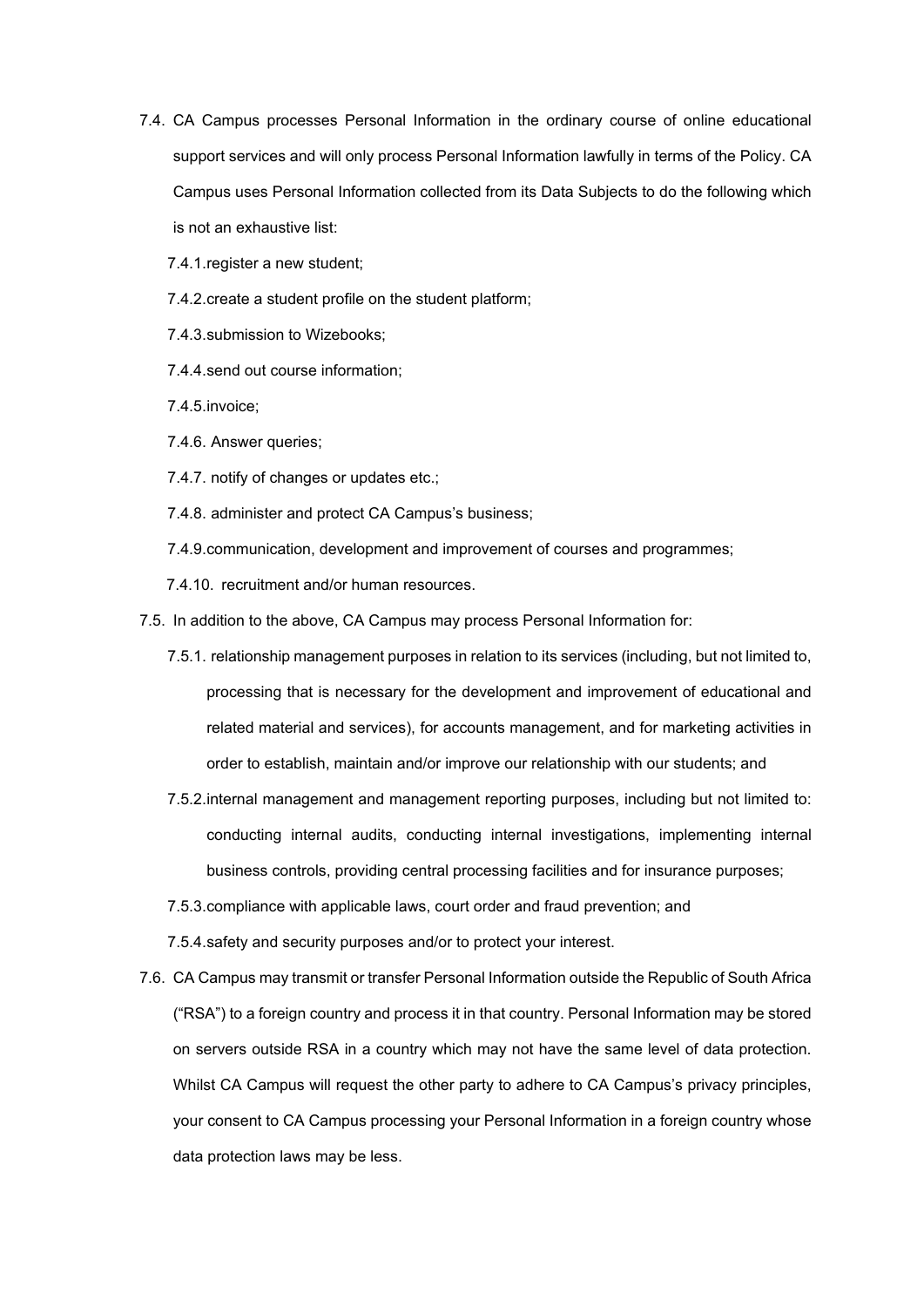- 7.7. CA Campus has implemented physical, electronic, and managerial security safeguards to protect Personal Information that it processes, including but not limited to:
	- 7.7.1.Personal Information is stored in limited access servers;
	- 7.7.2.Where appropriate, CA Campus uses industry standard encryption;
	- 7.7.3.Physical and network security measures;
	- 7.7.4.Network security measures;
	- 7.7.5.Encryption methods; and
	- 7.7.6.Regular staff training.
- 7.8. CA Campus does share information with third parties where necessary to perform certain functions to provide services and during normal business operation. CA Campus does outsource business functions to third parties. CA Campus will only disclose Personal Information for legitimate business purposes in accordance with applicable laws and confidentiality purposes.
- 7.9. In addition, CA Campus may disclose Personal Information to third parties in the following circumstances:
	- 7.9.1.for the purposes of reporting any actual or suspected breach of applicable law or regulation:
	- 7.9.2.where it is necessary for the purposes of, or in connection with, actual or threatened legal proceedings or establishment, exercise or defence of legal rights;
	- 7.9.3.to any relevant party for the purposes of the prevention, investigation, detection or prosecution of criminal offences or the execution of criminal penalties, including, but not limited to, safeguarding against, and the prevention of threats to, public security; and
	- 7.9.4.to any relevant third-party acquirer(s), in the event of a sale or transfer all or any portion of its business or assets (including, but not limited to, in the event of a reorganization, dissolution or liquidation).
- 7.10. Where CA Campus uses third party suppliers, known as an Operators, to the extend required by law, Operators are bound by contractual obligations to:
	- 7.10.1. only process such personal information strictly in accordance with CA Campus' prior written instructions;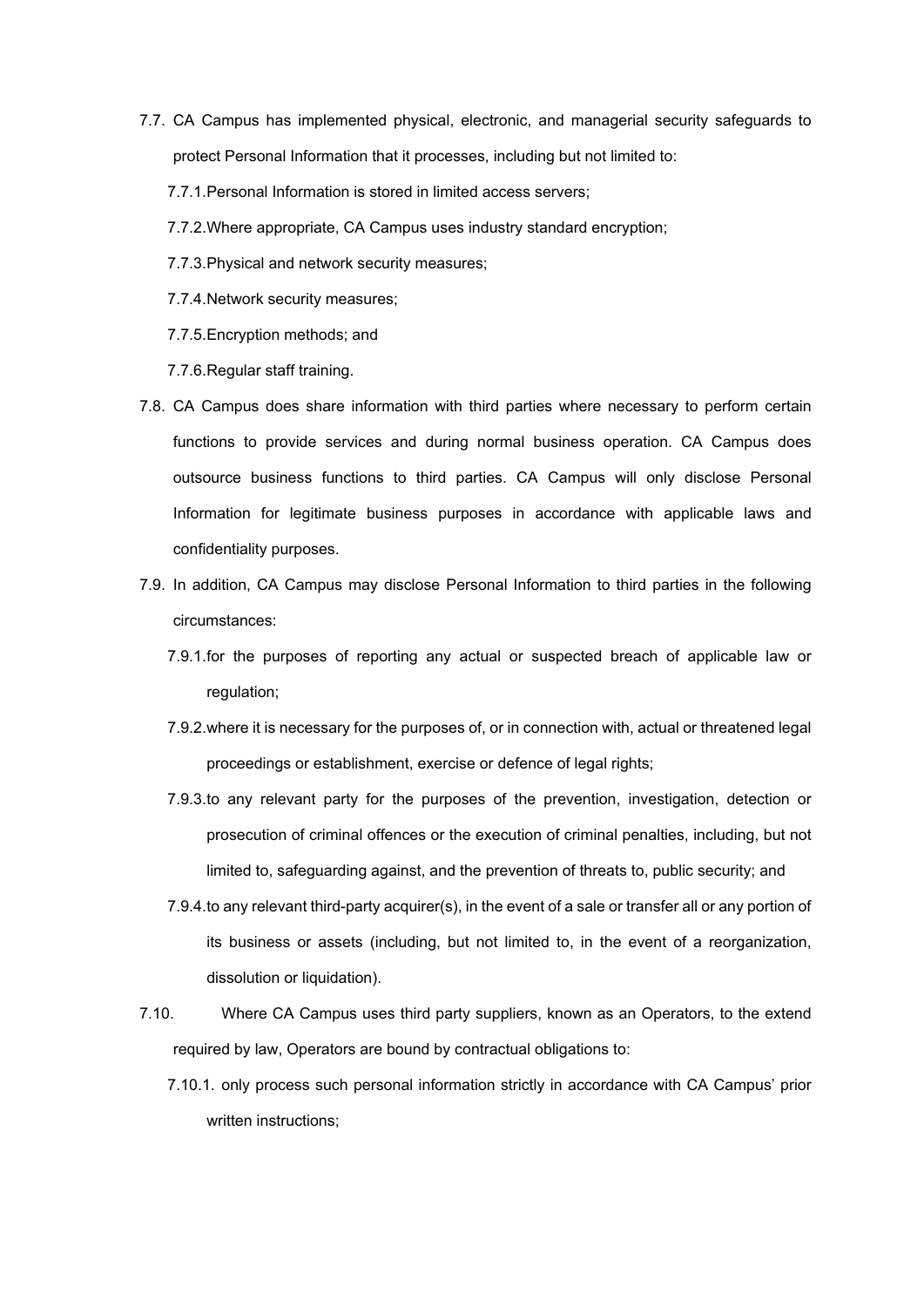- 7.10.2. use appropriate measures to protect the confidentiality and security of such personal information;
- 7.10.3. establish and maintain the security measures as set out in clause 7.7 above;
- 7.10.4. where an operator is located in a foreign country, it is subject to binding corporate rules and agreements which provide an adequate level of protection which may be less stringent than POPI.

### **8. THE REQUEST PROCEDURES**

#### **PAIA – Access Request**

- 8.1. A request for access to information to CA Campus in terms of section 50 of the Act must be made in terms of Form C contained in Regulation 187 of 15 February 2002, published in terms of the Act, and available on the Website.
- 8.2. The request must be made by the Requester to the Information Regulator or online on the Website. In his/her request, the Requester must at least provide:
	- 8.2.1.Sufficient particulars to enable CA Campus to identify:
		- a. The record or records requested; and
		- b. The Requester;
	- 8.2.2.An indication of the form of access required;
		- a. Particulars of the postal address or telefax number of the Requester in the Republic of South Africa;
		- b. Details of the right the Requester is seeking to exercise or protect and an explanation of why the requester record is required for the exercise or protection of that right;
		- c. If, in addition to a written reply, the Requester wishes to be informed of the decision on the request in any other manner, to state that manner and the necessary particulars to be so informed; and
		- d. If the request is made on behalf of a person, to submit proof of the capacity in which the Requester is making the request, to the reasonable satisfaction of the Directors of CA Campus**.**

#### **POPIA – Objection, Correction or Deletion Requests**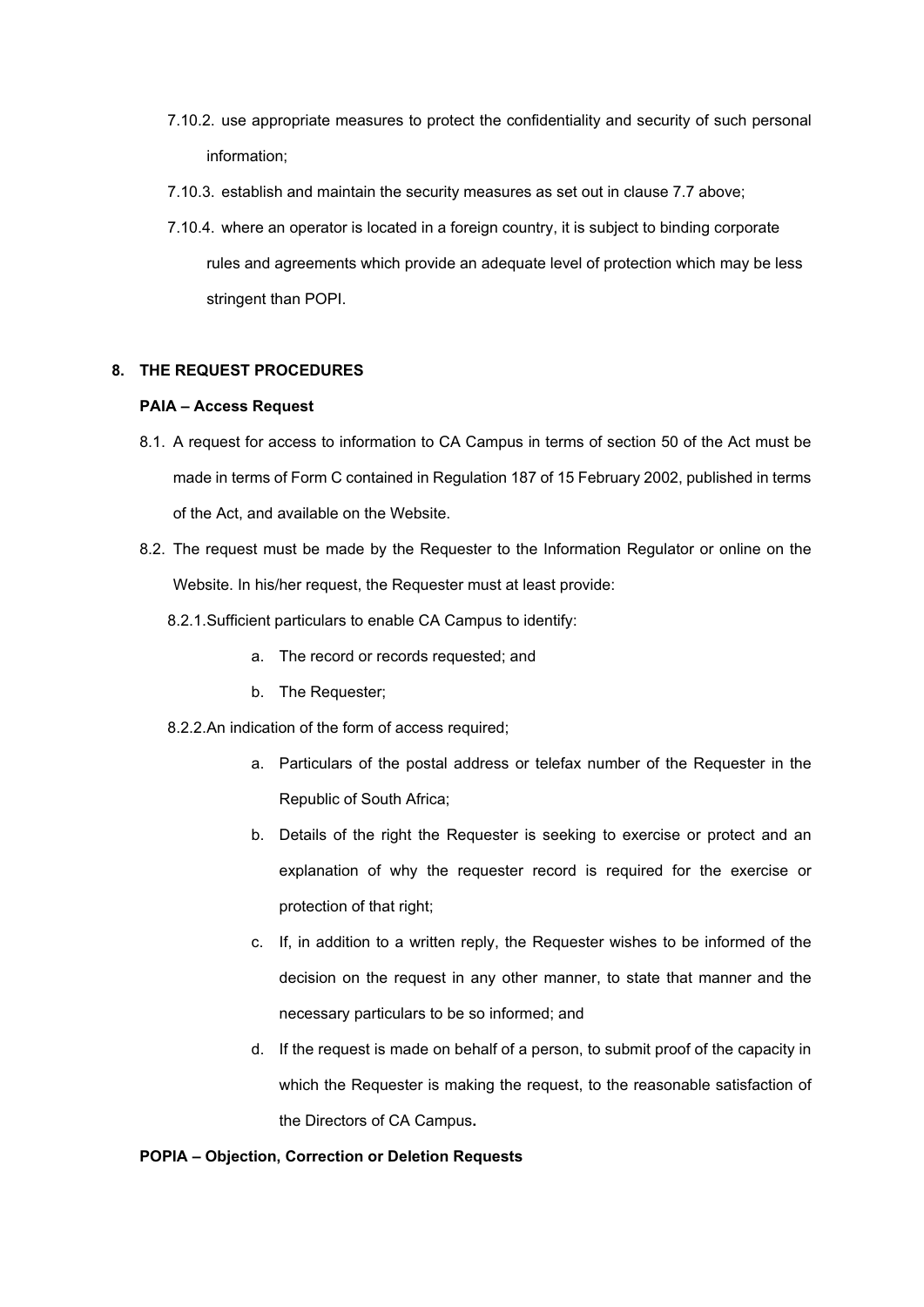8.3. Upon receipt of the requested information, the following actions may be taken:

8.3.1.No further action necessary;

- 8.3.2.Object to the processing of Personal Information; or
- 8.3.3.Request for the correction or deletion of the Personal Information.
- 8.4.Once a decision has been made, use the relevant Prescribed POPIA Form on the Website.

# **8. APPLICALE FEES**

- 8.1. A Requester who seeks access to a record containing personal information about that requester is not required to pay the request fee. Every other requester, who is not a personal requester, must pay the required request fee:
	- 8.1.1.The head of the private body must notify the requester (other than a personal requester) by notice requiring the requester to pay the prescribed fee (if any) before further processing the request.
	- 8.1.2.The fee that the requester must pay to a private body is R150. The requester may lodge an application to the court against the tender or payment of the request fee.
- 8.2. After the head of the private body has made a decision on the request, the payment must be notified in the required form.
- 8.3. If the request is granted then a further access fee must be paid for the search, reproduction, preparation and for any time that has exceeded the prescribed hours to search and prepare the record for disclosure.

#### **9. PRESCRIBED FEES:**

| The fees for preparation of records referred to in regulation 54(2)(b) are as<br>follows: |       |                                                                                                                   |                    |
|-------------------------------------------------------------------------------------------|-------|-------------------------------------------------------------------------------------------------------------------|--------------------|
| (a)                                                                                       |       | For every photocopy of an A4-size page or part thereof                                                            | R <sub>1</sub> ,10 |
| (b)                                                                                       |       | For every printed copy of an A4-size page or part thereof held<br>on a computer or electronic or machine-readable | R <sub>0</sub> ,75 |
| (c)                                                                                       |       | For a copy in a computer-readable form on:                                                                        |                    |
|                                                                                           |       | Electronic media                                                                                                  | R7,50              |
|                                                                                           | (ii)  | Memory drive                                                                                                      | R70,00             |
|                                                                                           | (iii) | For a transcription of visual images, for an A4-size page or<br>part thereof                                      | R40,00             |
| (d)                                                                                       |       | For a copy of visual images                                                                                       | R60,00             |
|                                                                                           | (i)   | For a transcription of an audio record, for an A4-size page or<br>part thereof                                    | R20,00             |

9.1. The following prescribed fees to access information of private bodies are applicable: